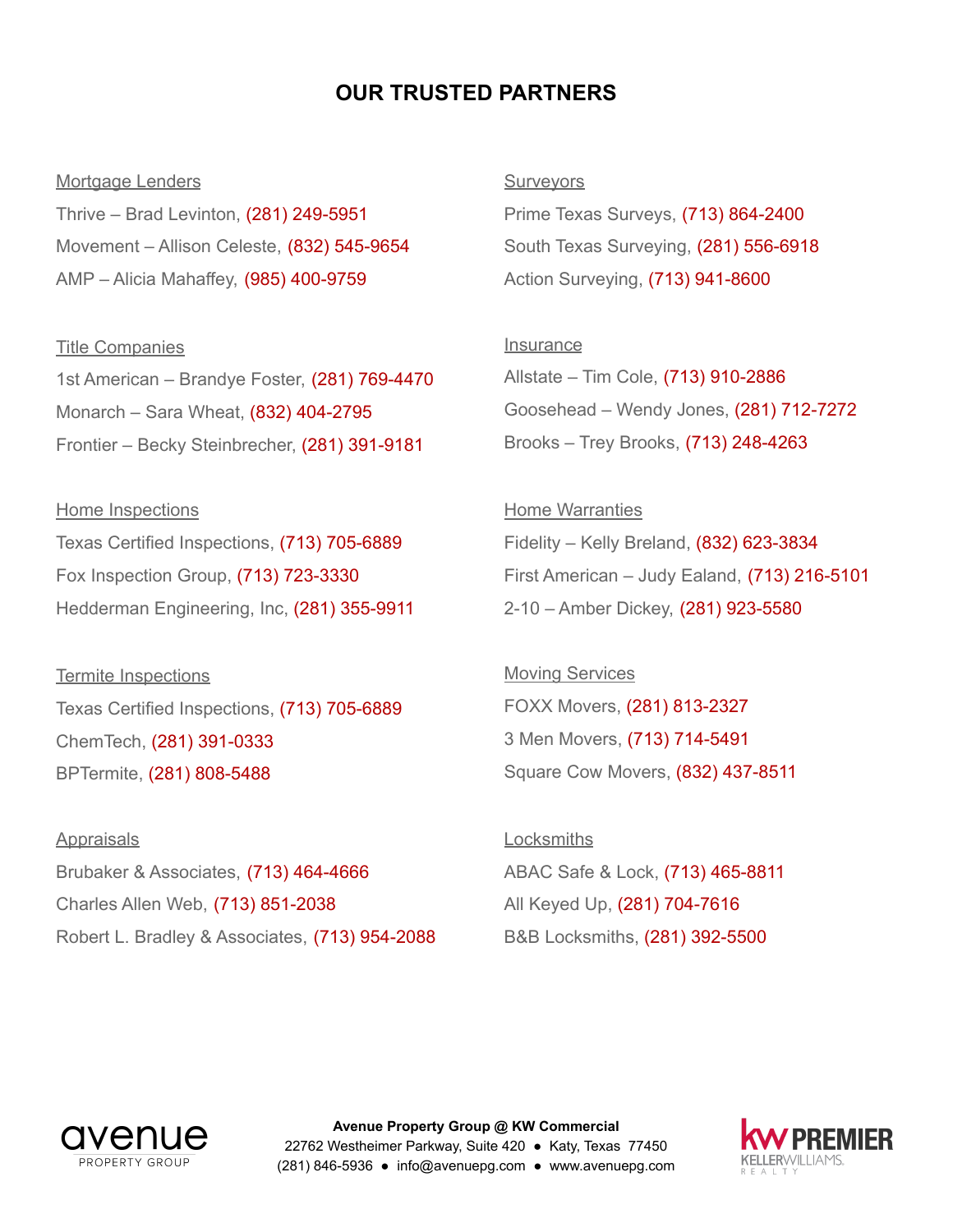# **OUR TRUSTED PARTNERS**

### Foundation

All Texas Foundation, (713) 529-7901 Atlas Foundation, (713) 641-4844 Olshan Foundation, (832) 250-0271

Roofing Countryside Roofing, (713) 223-8288 Style Roofing, (832) 385-9979 AGS Roofing, (713) 952-3400

HVAC Blowin' Cold AC, (281) 647-2653 Polar Express, (281) 794-4434

TrueFix AC, (281) 392-9334

**Plumbing** Brad's Plumbing, (281) 579-9420 Katy Plumbing, (281) 646-1700 Obsta Plumbing, (713) 253-4810

**Electricians** Brandt Electric, (281) 693-3383 Electric City, (832) 724-1781 Macri Electrical, (832) 928-0436 **Glass** 

The Glass Co, (281) 347-2211 Lancaster Glass, (281) 492-9991 Glass Happy, (281) 579-7761

Pool Care Katy Pool, (832) 788-7665 King Pool Service, (713) 858-3562 Sean Wolfson, (281) 732-7808

Lawn Care Polo Silva, (832) 651-3769 Eric Ybarra, (760) 822-4905 Bonilla Aldruvas, (832) 732-3962

General Contractors Katy Home Remodeling, (281) 392-7251 Dove Construction, (832) 534-2661 Wann Construction, (713) 304-0420

**Painters** Ricardo Dionicio, (832) 265-5501 Mario Veracruz, (281) 345-4799 Affordable Painting, (832) 208-1845